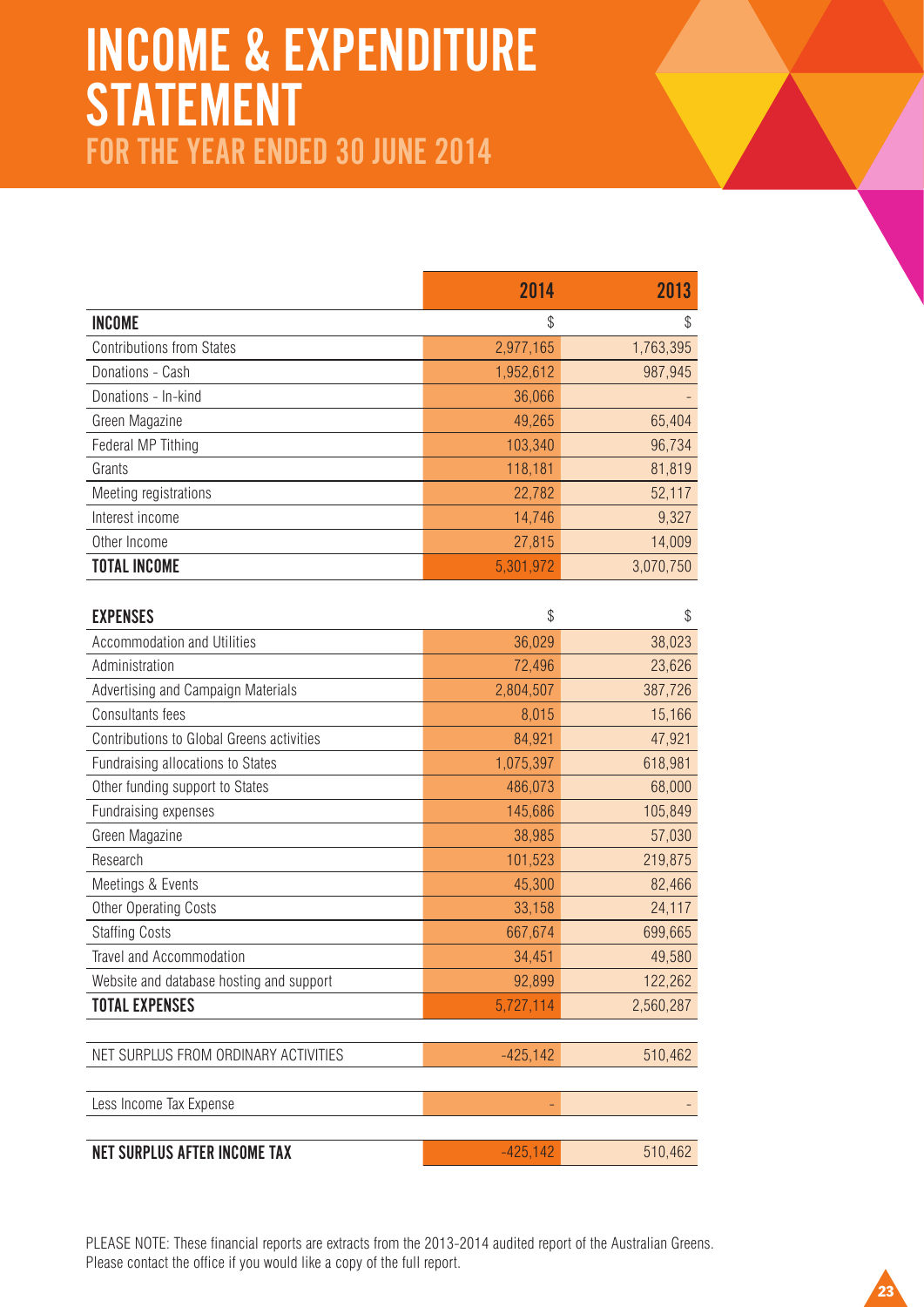## STATEMENT OF FINANCIAL POSITION AS AT 30 JUNE 2014

|                                       | 2014      | 2013      |
|---------------------------------------|-----------|-----------|
| <b>ASSETS</b>                         |           |           |
| <b>CURRENT ASSETS</b>                 | \$        | \$        |
| Cash and cash equivalents             | 709,829   | 439,838   |
| Accounts receivable and other debtors | 293,722   | 1,087,165 |
| Other current assets                  | 7,226     | 9,560     |
| <b>TOTAL CURRENT ASSETS</b>           | 1,010,777 | 1,536,563 |
| <b>NON-CURRENT ASSETS</b>             |           |           |
| Property, plant and equipment         | 4,294     | 10,373    |
| <b>TOTAL NON-CURRENT ASSETS</b>       | 4,294     | 10,373    |
|                                       |           |           |
| <b>TOTAL ASSETS</b>                   | 1,015,071 | 1,546,936 |
|                                       |           |           |
| <b>CURRENT LIABILITIES</b>            | \$        | \$        |
| Accounts payable and other payables   | 401,425   | 497,246   |
| <b>Employee Provisions</b>            | 76,249    | 86,922    |
| Other liabilities                     | 2,446     | 2,675     |
| <b>TOTAL CURRENT LIABILITIES</b>      | 480,120   | 586,843   |
|                                       |           |           |
| <b>TOTAL LIABILITIES</b>              | 480,120   | 586,843   |
|                                       |           |           |
| <b>NET ASSETS</b>                     | 534,951   | 960,093   |
| <b>EQUITY</b>                         |           |           |
| Retained earnings                     | 397,541   | 464,937   |
|                                       |           |           |

PLEASE NOTE: These financial reports are extracts from the 2013-2014 audited report of the Australian Greens. Please contact the office if you would like a copy of the full report.

Reserves 137,410 495,156 **TOTAL EQUITY** 960,093